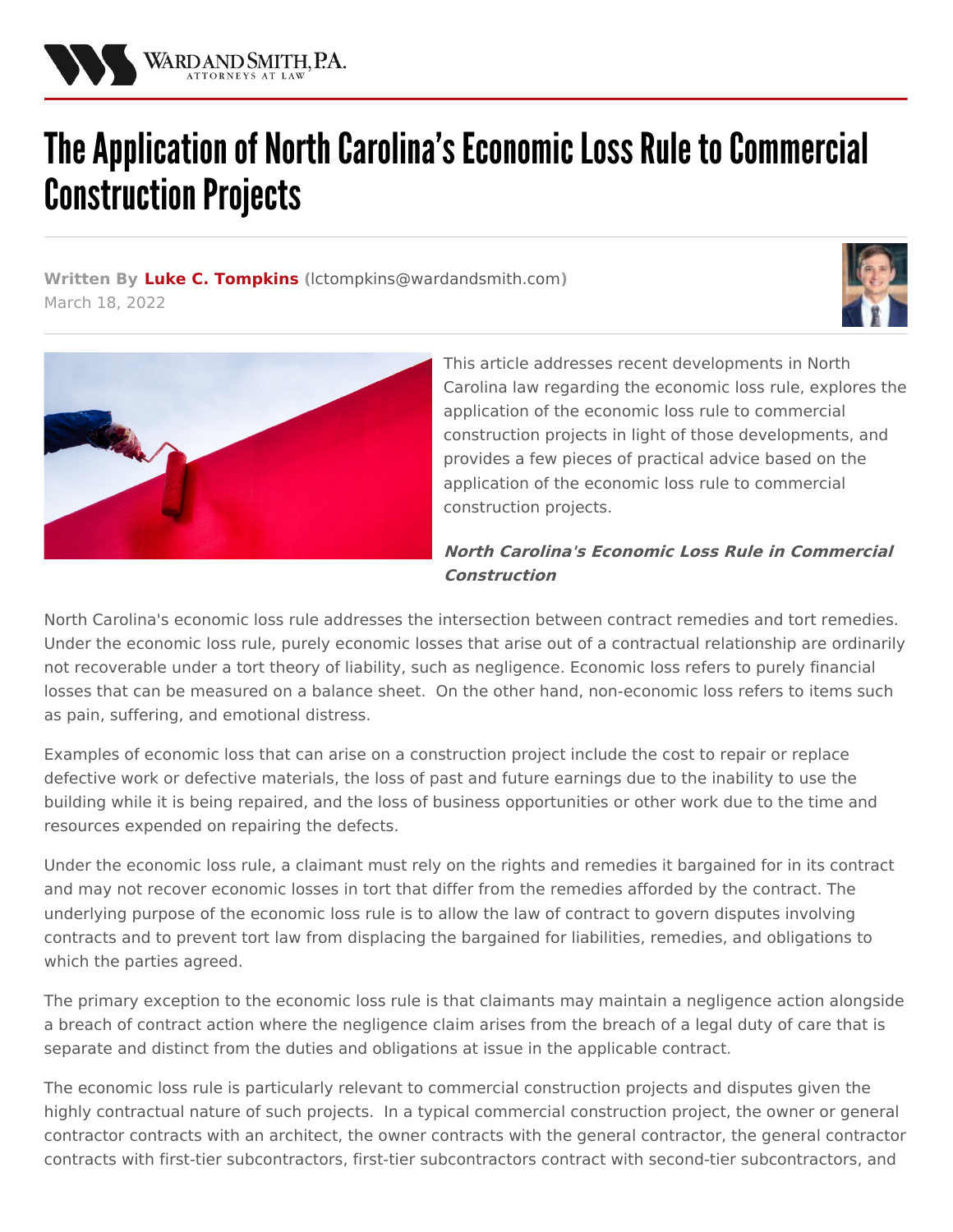so on.

Every relationship in the construction chain is governed by a contract. The parties' contracts define their relative rights and responsibilities and allocates among them the risks, rewards, and liabilities. Thus, the economic loss rule is a defense to tort claims asserted in construction disputes where contracts usually govern the subject matter of the dispute and provide for how risk of loss will flow between the parties involved in the construction project.

#### **The Crescent Decision**

In December of 2020, the North Carolina Supreme Court issued a landmark decision regarding the economic loss rule in a case involving a commercial multi-family [construction](https://law.justia.com/cases/north-carolina/supreme-court/2020/407a19.html) project: Crescent Univ. City Venture, LLC v. Trussway Mfg., Inc., 376 N.C. 54 (2020).

The dispute in *Crescent* arose from the construction of a multi-building student housing apartment complex near the University of North Carolina at Charlotte (the "project"). After the project was completed and residents were living in the complex, the floors in two of the apartments began sagging. Investigation revealed that the floor trusses underneath the apartments were defective.

The project owner was required to complete costly repairs and then brought a negligence claim against the subcontractor that manufactured and supplied the floor trusses for the project (whom the owner did not have a direct contract with). The owner sought to recover economic losses, including the costs to repair the defective trusses and expenses associated with providing displaced residents temporary housing, transportation, and storage. The owner simultaneously pursued a breach of contract claim against the general contractor it contracted with for the Project.

The Court addressed the issue of whether the owner could seek to recover purely economic losses in tort from the subcontractor even though it possessed a bargained for means of recovery against the general contractor by virtue of the prime contract.

The Court ultimately held that the economic loss rule barred the negligence claim asserted by the owner against the subcontractor where the owner had a bargained for means of recovery against the general contractor and the subcontractor did not owe the owner an extra-contractual duty of care imposed by law. Key to the Court's holding was the fact that the owner was sophisticated, had a bargained-for means of recovery against the general contractor, and had the opportunity to negotiate risks related to subcontractors hired by the general contractor into its contract with the general contractor.

Critically, the fact that there was no direct contract between the owner and the subcontractor did not bar the application of the economic loss rule since the owner still had a bargained for means of recovery. Instead, the Court stated that the lack of contractual privity is irrelevant in the commercial construction setting where the existence of subcontractors and other participants in the project is readily known and can be taken into consideration and accounted for in the sophisticated contracts executed by the parties.

In the wake of Crescent, North Carolina courts will likely apply the economic loss rule to bar tort claims seeking recovery of purely economic losses raised by construction contractors, subcontractors, suppliers, and owners against each other and will likely hold them to their bargained for means of recovery. This is so based on the reasoning, set forth in Crescent, that **owners, contractors, and subcontractors participating in a commercial construction project are deemed to be sophisticated parties and have the opportunity to bargain for remedies and allocate risk of loss in their contracts.**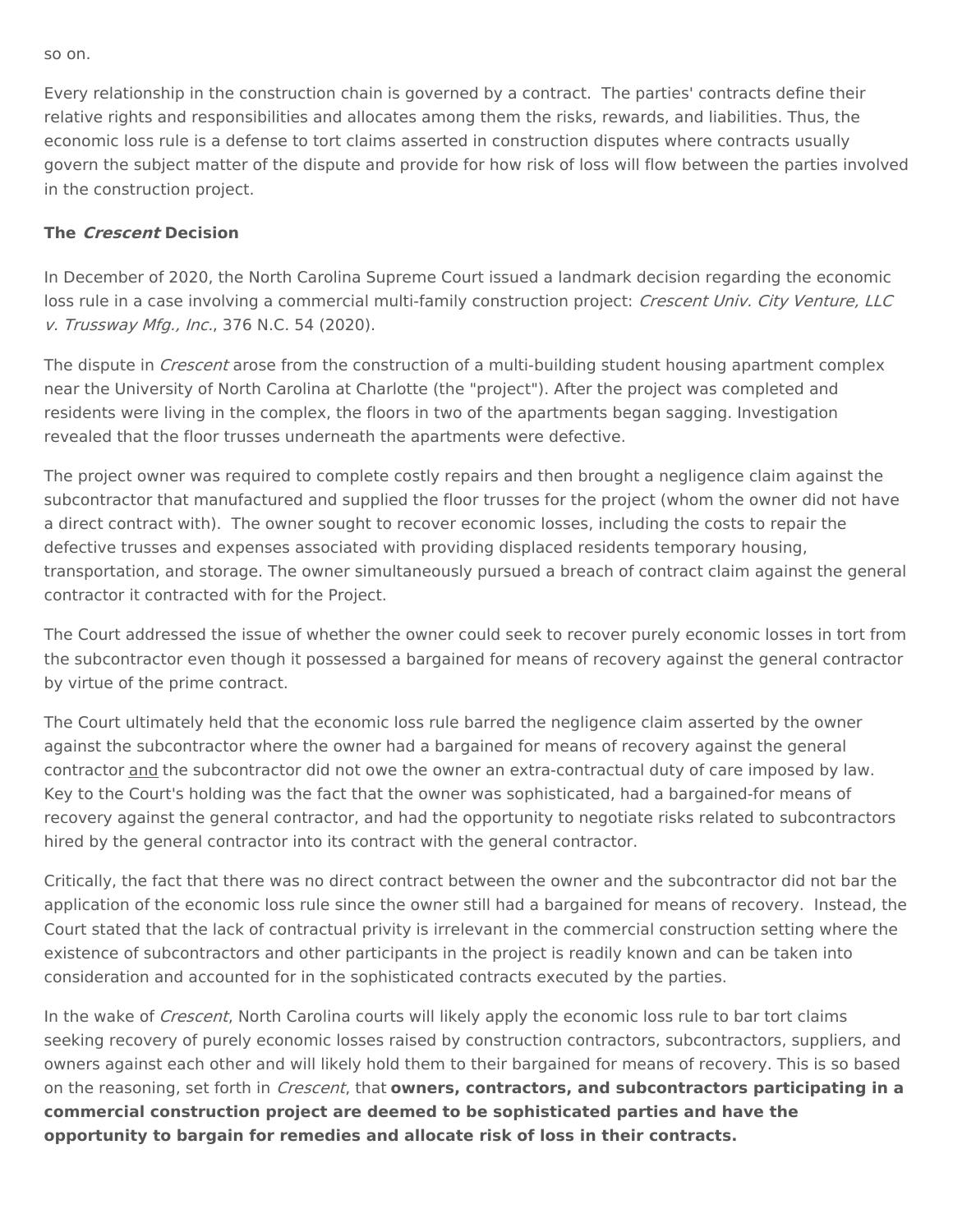### **The Architect/Engineer Exception to the Economic Loss Rule**

Crescent, however, does not completely foreclose the possibility of viable tort claims for economic losses on commercial construction projects. The *Crescent* court recognized a long-standing exception to the economic loss rule that permits negligence claims that are based on the violation of an extra-contractual duty of care.

This exception is particularly relevant and applies most saliently to engineers and architects who owe a professional duty of care under North Carolina law.

Specifically, North Carolina law recognizes architects and engineers as professionals with special knowledge and skill and corresponding professional duties and imposes on architects and engineers a legal duty of care to all persons who reasonably rely upon their professional performance.

In fact, North Carolina courts, including the Business Court in *Crescent*, have previously recognized that general contractors and subcontractors who do not have a direct contractual relationship with the architect or engineer on a commercial construction project may sue the architect or engineer in negligence for economic loss that foreseeably results from the architect's breach of its common law duty of care in the performance of its contract with the owner.

Additionally, two post-Crescent federal decisions applying North Carolina law held that the**economic loss rule does not bar negligence claims** asserted against architects or engineers arising from alleged breaches of their professional duty of care.

Specifically, in U.S. for use & benefit of Schneider Elec. Bldg. Americas, Inc. v. CBRE Heery, Inc., the court held that HVAC and plumbing subcontractors who had a direct contract with the project architect/design-build contractor ("design-builder") stated a viable negligence claim against the design-builder for alleged architectural malpractice, despite the direct contracts, where the subcontracts did not implicate the architect's architectural services and the architect's professional duty of care was independent from its duties under the subcontracts. (E.D.N.C. July 26, 2021. Case published on Westlaw, subscription required.)

In [Walbridge](https://dockets.justia.com/docket/north-carolina/ncedce/7:2021cv00057/186681) Aldinger LLC v. Cape Fear Eng'g, Inc., the court held that a consulting subcontractor stated a cognizable negligence claim against an engineering company based on allegations that the drawings and design plans the engineering company provided for the project were defective and breached the engineering company's professional duty of care by failing to properly highlight and note that the plans did not use the standard elevation measurements applicable in the industry.

Thus, cases applying North Carolina law suggest that negligence claims against architects or engineers based on the breach of the architect or engineer's professional duty of care remain viable in the wake of Crescent.

But, in New Dunn Hotel, LLC v. K2M [Design,](https://law.justia.com/cases/federal/district-courts/north-carolina/ncedce/5:2020cv00107/178111/64/) LLC, another federal court applying North Carolina law held that a negligence claim by a limited liability company formed to operate a hotel that had yet to be constructed ("operator") against an architectural firm with whom the operator had a direct contract for the design of the hotel was barred by the economic loss rule because of the direct contract between the operator and the architect for design services. The court reasoned that the architect's professional duty of care to the hotel operator was not separate and distinct from the duties it owed the operator under its design services contract and held that the exception to the economic loss rule did not apply.

The New Dunn court also analyzed a negligence claim by a separate limited liability company who owned the property (the "owner") that the hotel was going to be constructed on. The owner alleged a negligence claim against the architect based on breaches of its professional duty of care in designing the hotel. There was no contract between the owner and the architect. Further, the owner had no contract or warranty remedy for the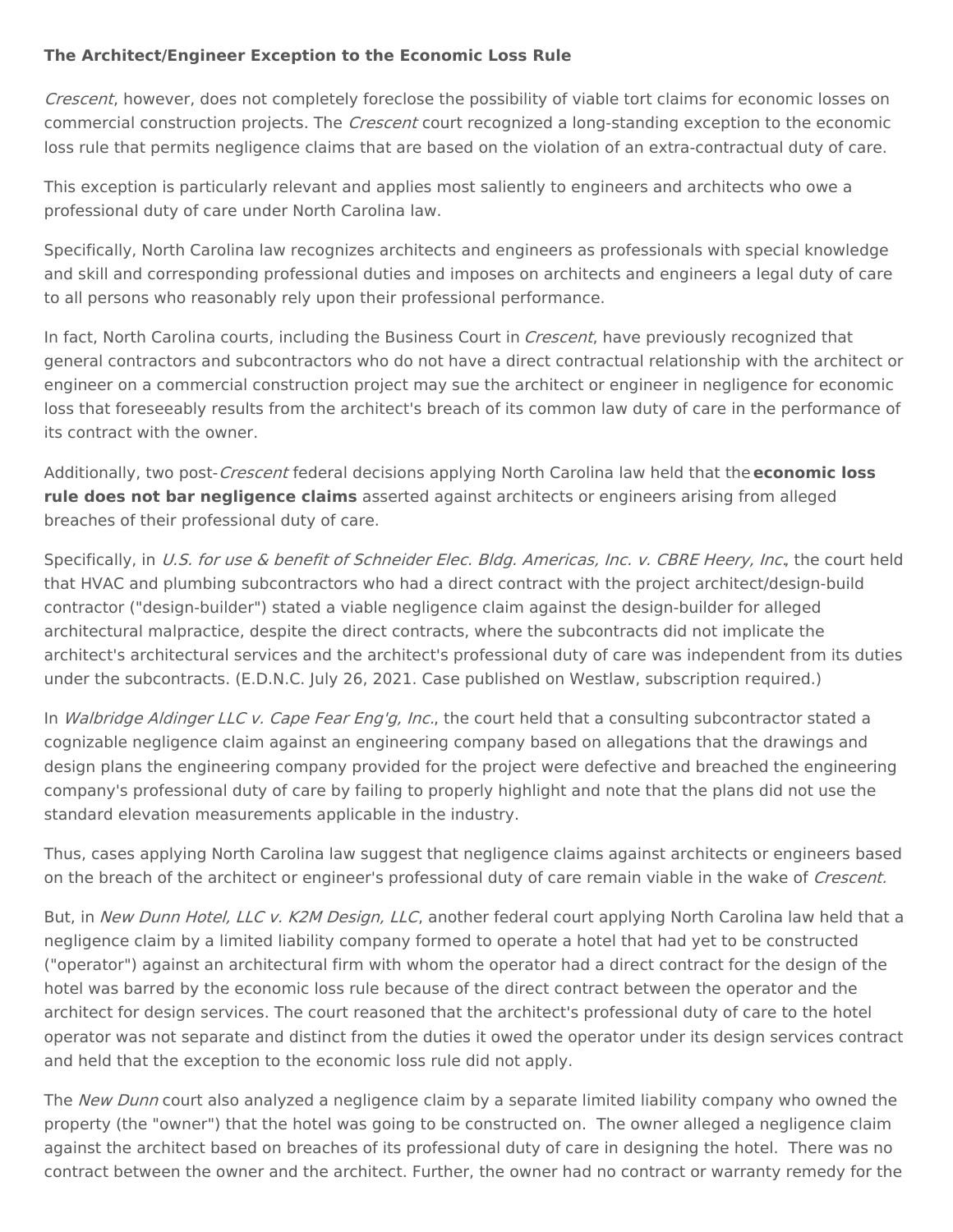damages it suffered.

The court held that the owner's negligence claim was not barred by the economic loss rule because the architect owed the owner a professional duty of care, there was no contract between the owner and the architect, and the owner had no contract or warranty remedy to redress the damages it suffered.

Thus, New Dunn and Schneider read together suggest that parties who contract directly with architects or engineers for professional design services will be limited to the contractual remedies they bargained for in their contracts with the architect or engineer and will not be able to pursue negligence claims against the architect or engineer. It is important, however, to recognize that these are non-binding federal cases, so North Carolina courts faced with similar legal issues may reach different conclusions.

Notably, the New Dunn court focused its economic loss rule analysis almost entirely on the question of whether the claimant had a basis for recovery in contract or warranty. In light of Crescent, this appears to be an erroneous approach to the economic loss rule.

In Crescent, the Court affirms the reasoning of the Business Court and expresses that, to escape the bar of the economic loss rule, negligence claims are required to be based upon an extra-contractual duty imposed by operation of law. The *Crescent* Court does not appear to require that negligence claims both (a) be based on an extra-contractual duty of care and (b) that the claimant have no other basis to recover damages in contract or warranty. Instead, the focal point of the analysis is whether the negligence claim is based on an extra-contractual duty separate and distinct from any contract that the claimant may also have a claim under.

Thus, Crescent appears to allow for a scenario where a claimant can pursue a contract claim for damages and a negligence claim for damages, so long as the negligence claim is based on a duty of care separate and distinct from the contractual duties owed to the claimant. Since Crescent is a North Carolina Supreme Court case its analysis is controlling. Nonetheless, the outcome in New Dunn would arguably be the same under the Crescent approach and is informative to the issues discussed herein.

One question that remains is whether an owner in a design-build contract setting who does not have a direct contract with the architect or engineer can assert a viable negligence claim against the architect or engineer that is not barred by the economic loss rule. In this scenario, the owner has a good argument that it should be able to rely on the extra-contractual professional duty of care owed by the architect or engineer (just as contractors and subcontractors are permitted to do) because the owner does not have a direct contract with the architect or engineer and it appears the duty of care owed by the architect or engineer is separate and distinct from the contractual duties owed by the design-build contractor.

The architect or engineer, however, is likely to argue that the sophisticated owner should be limited to the remedies contained in its contract with the design-build contractor who hired the architect or engineer.

One way for owners to avoid this issue is to**include a clause in your design-build contract that states** that the contract does not in any way alter or limit the professional duty of care owed to you by **the architect or engineer hired by the design-build contractor**.

#### **Conclusion**

The economic loss rule is a complex legal rule the contours of which continue to be developed under North Carolina law. Based on the above, current North Carolina case law suggests the following with respect to the application of the economic loss rule to commercial construction projects: